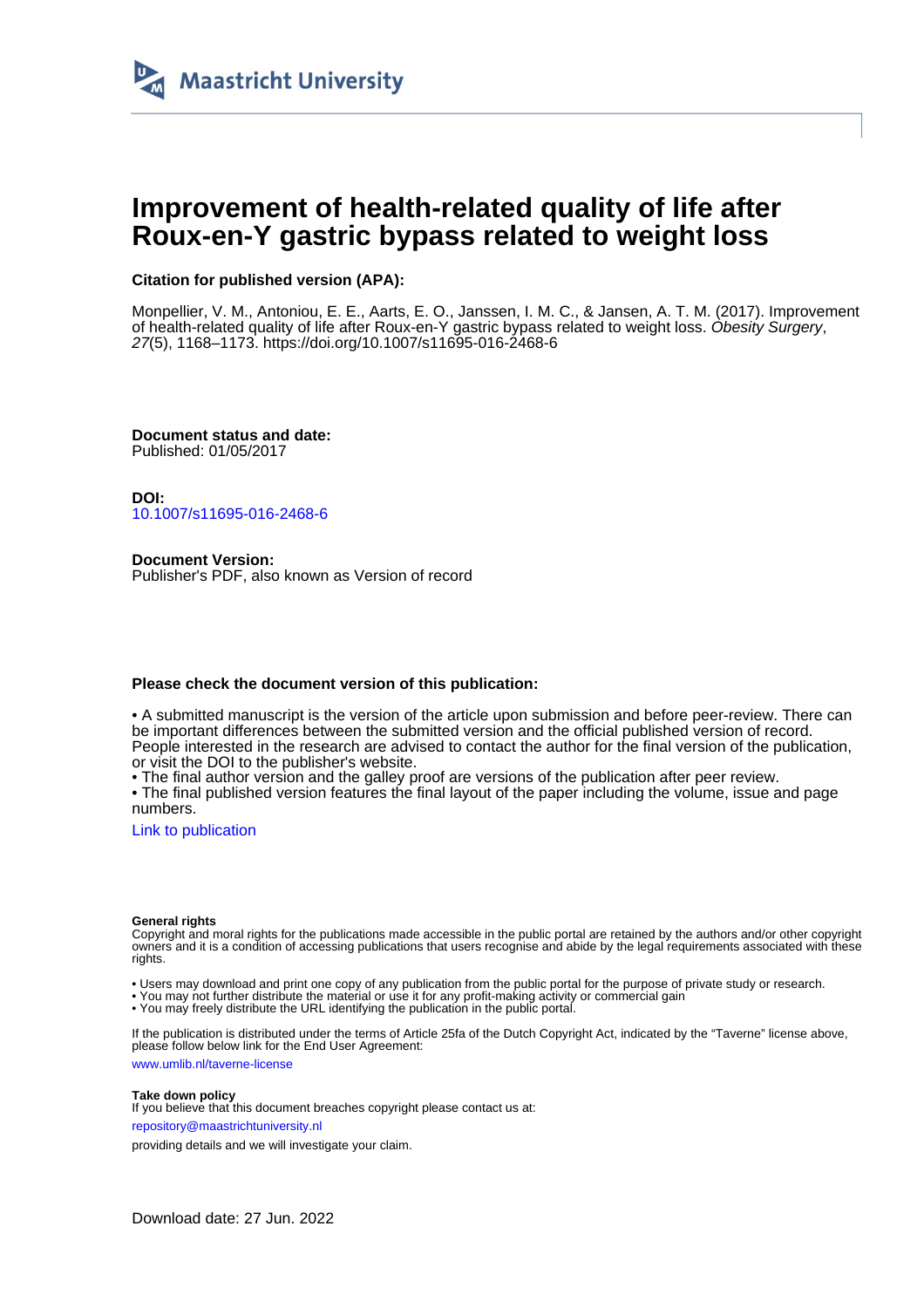# ORIGINAL CONTRIBUTIONS



# Improvement of Health-Related Quality of Life After Roux-en-Y Gastric Bypass Related to Weight Loss

Valerie M. Monpellier<sup>1,2</sup> · Evangelia E. Antoniou<sup>2</sup> · Edo O. Aarts<sup>3</sup> · Ignace M. C. Janssen<sup>1,3</sup> · Anita T. M. Jansen<sup>2</sup>

 $\odot$  The Author(s) 2016. This article is published with open access at Springerlink.com

#### Abstract

Introduction Effect of bariatric surgery on health-related quality of life (HRQOL) varies greatly. This might be caused by the diversity in questionnaires used to assess HRQOL and the weight loss of the studied population. This study assesses the relationship between weight loss and HRQOL in primary Roux-en-Y gastric bypass (RYGB) patients by using an obesity-specific (impact of weight on quality of life-lite, IWQOL-lite) and a generic (RAND-36) questionnaire.

Methods HRQOL and weight parameters were assessed before and 15 and 24 months after RYGB surgery. HRQOL was assessed by using IWQOL-lite (an obesity-specific questionnaire consisting of one total score and five domains) and RAND-36 (a generic questionnaire consisting of two subtotal scores, the physical health summary (PHS) and mental health summary (MHS), and nine scales).

 $\boxtimes$  Valerie M. Monpellier vmonpellier@obesitaskliniek.nl

> Evangelia E. Antoniou eva.antoniou@maastrichtuniversity.nl

Edo O. Aarts eaarts@rijnstate.nl

Ignace M. C. Janssen ijanssen@rijnstate.nl

Anita T. M. Jansen a.jansen@maastrichtuniversity.nl

- <sup>1</sup> Nederlandse Obesitas Kliniek (Dutch Obesity Clinic), Obesity International, Huis ter Heide, postbus 601, 3700 AP Zeist, the Netherlands
- <sup>2</sup> Faculty of Psychology and Neuroscience, Maastricht University, Maastricht, the Netherlands
- <sup>3</sup> Department of Surgery, Rijnstate Hospital, Arnhem, the Netherlands

Results Two thousand one hundred thirty-seven patients were included. HRQOL improved significantly after RYGB. Preoperative BMI was negatively related to baseline PHS  $(p < 0.001)$  and IWOOL-lite total  $(p < 0.001)$ . Percentage total weight loss (%TWL) was positively related to HRQOL score at both follow-up moments. Change in HRQOL from baseline to 24 months was related to %TWL at 24 months in both subtotals of RAND-36 and IWQOL-lite total score  $(p \le 0.001$  in all).

Conclusion HRQOL improves after RYGB. Higher %TWL is related to greater improvement in HRQOL and better HRQOL 15 and 24 months after RYGB. The variance in the effect of RYGB surgery on HRQOL can be explained by the questionnaire used and weight loss of the population.

Keywords Health-related quality of life . Roux-en-Y gastric bypass . Weight loss . Impact of weight on quality of life-lite . RAND-36

# Introduction

Health-related quality of life (HRQOL) is currently considered a vital parameter after medical treatment worldwide [[1\]](#page-6-0). In obese patients, HRQOL is significantly impaired; therefore, HRQOL improvement is one of the primary outcome measurements after bariatric surgery [[2](#page-6-0)–[5](#page-6-0)]. Common belief is that bariatric surgery positively affects HRQOL; however, recent publications question this positive effect [\[5](#page-6-0)–[8](#page-6-0)]. These publications show great variance in the effect of bariatric surgery and address two possible causes for this. First, HRQOL is assessed with numerous questionnaires, since there is no specific questionnaire to assess HRQOL in bariatric surgery patients [[5](#page-6-0), [6](#page-6-0)]. Second, weight loss might also influence HRQOL [[7,](#page-6-0) [8\]](#page-6-0).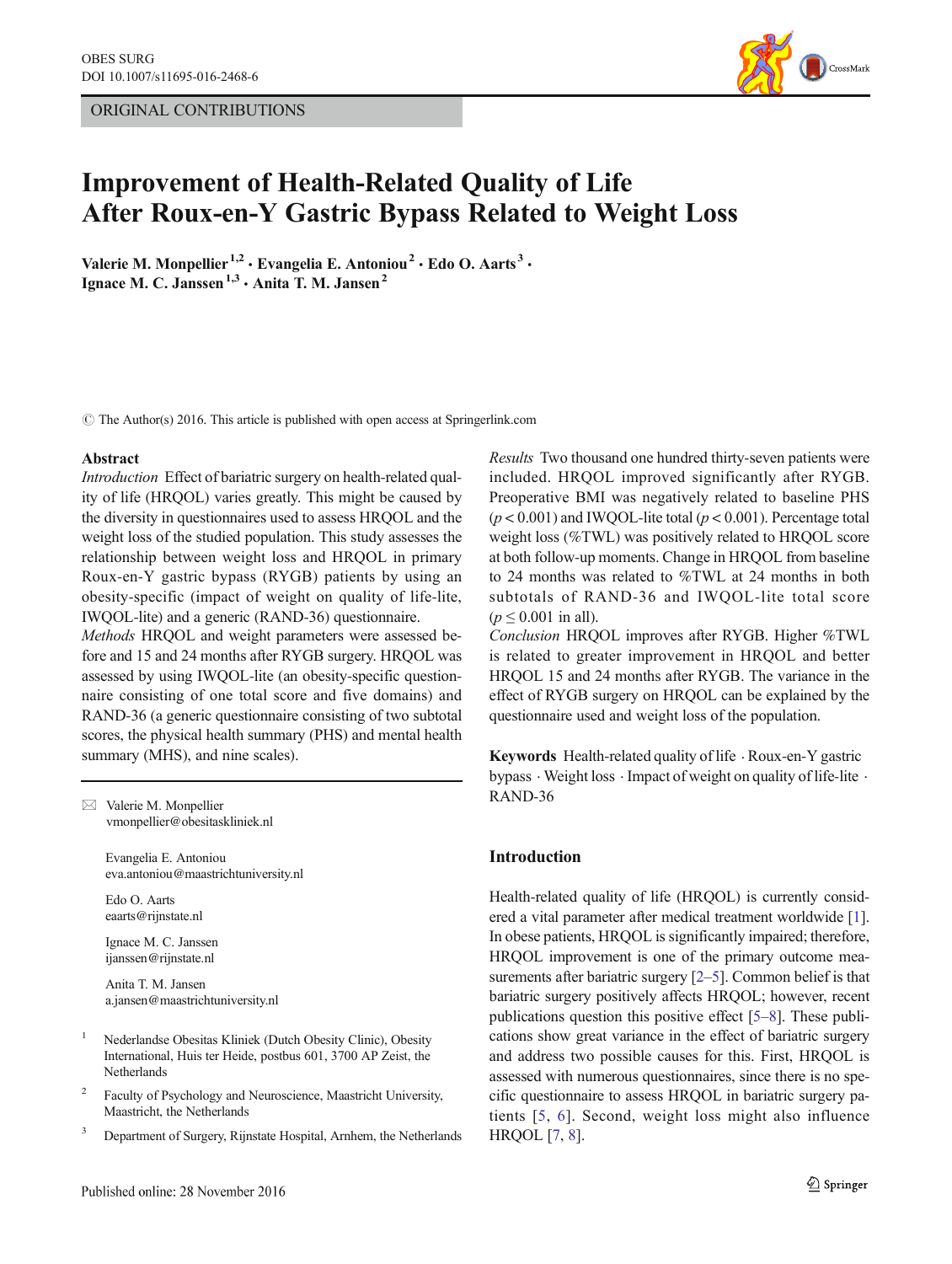HRQOL questionnaires can be divided in two groups: obesity-specific questionnaires, like impact of weight on quality of life-lite (IWQOL-lite), and general questionnaires, like the RAND-36. In the obese population, body weight was the main determinant of improvement of HRQOL when IWQOLlite was used; outcome of a general questionnaire was only partially dependent on body weight [\[2,](#page-6-0) [9,](#page-6-0) [10\]](#page-6-0).

Strikingly, the relationship between weight loss and HRQOL has been studied only sparsely in the bariatric population, and with conflicting results [[8,](#page-6-0) [11,](#page-6-0) [12\]](#page-6-0). Even fewer studies have assessed the effect of bariatric surgery with a general and an obesity-specific questionnaire [[8,](#page-6-0) [13\]](#page-6-0).

In total, HRQOL is an important outcome after bariatric surgery. However, there is still a knowledge gap regarding the effect of bariatric surgery on HRQOL and the influence of weight loss on HRQOL. This study evaluated HRQOL before and after primary laparoscopic Roux-en-Y gastric bypass (RYGB) by using the IWQOL-lite and the RAND-36. Secondly, the relationship between HRQOL and weight loss was assessed.

# Methods

## Patient Selection and Standard Treatment

This is a retrospective analysis of prospectively collected data; data was collected up to July 2015. Patients were selected from the database of the Nederlandse Obesitas Kliniek (Dutch Obesity Clinic part of Obesity International), the largest, outpatient clinic for treatment of bariatric patients in the Netherlands which provides the structured care for over 50% of the Dutch bariatric population. All patients were screened according to IFSO-criteria. In addition to bariatric surgery, the treatment program consists of pre- and post-operative group counseling by a multidisciplinary team (dietician, a psychologist, a physical therapist, and a medical doctor).

Since 2012, HRQOL was routinely assessed in the treatment program, starting with the RAND-36 and later also adding IWQOL-lite. This treatment program was enrolled over the different clinics at several time points during 2012 and 2013. The questionnaires were administered at preoperative screening and at 15 and 24 months after surgery.

## Inclusion Criteria

All 2562 patients who had undergone a primary RYGB before 2014 were selected from the database. Patients were included when IWQOL-lite or RAND-36 results were available before surgery and at least one time post-surgery.

## Health-Related Quality of Life

# IWQOL-Lite

The IWQOL-lite is a 31-item questionnaire which assesses the impact of weight on quality of life in five domains. This questionnaire has shown good validity and reliability in obese patients (test-rest reliability  $r = 0.74{\text -}0.91$ ; internal consistency, Cronbach's alpha 0.85) and was used before in the bariatric population [\[5,](#page-6-0) [14](#page-6-0)]. In addition to a total score, there are scores on five scales: physical function, self-esteem, sexual life, public distress, and work [[15](#page-6-0)].

## RAND-36

The RAND-36 is a general HRQOL questionnaire with 36 questions and 9 scales: emotional role functioning, social functioning, vitality, physical functioning, mental health, bodily pain, general health perceptions, health change, and physical role functioning. From these scales, two subtotals can be calculated: physical health summary (PHS) and mental health summary (MHS) [[16](#page-6-0)]. The RAND-36 has also been validated for the obese population (test-rest reliability  $r = 0.94$ ; internal consistency, Cronbach's alpha 0.96) [\[16\]](#page-6-0).

For both questionnaires, a high score represents a higher HRQOL and scores range from 0 to 100. The smallest difference in score, which the patient perceives as beneficial, is the minimal clinically important difference (MCID). In previous research with bariatric patients, the MCID threshold for RAND-36 was 5, and for IWQOL-lite the threshold was 12 [\[17](#page-6-0)].

### Body Weight and Other Parameters

Body weight was assessed at the same time points as HRQOL; height was assessed during preoperative screening. Weight loss was calculated and reported as stated in the most recent guidelines: body mass index (BMI in kg/m<sup>2</sup>), BMI difference  $(\triangle BMI)$ , and percent total weight loss (% TWL) [\[5](#page-6-0)]. The following parameters were also registered: gender, age, and comorbidities (diabetes mellitus, hypertension, obstructive sleep apnea syndrome, hypercholesterolemia, and osteoarthritis) at baseline.

### Statistical Analysis

Descriptive statistics summarized the patients' characteristics. Differences from baseline to follow-up points in HRQOL were analyzed with repeated measures ANOVA. Differences from 15 to 24 follow-up points in HRQOL were analyzed with paired sample T tests. A regression analysis was performed to examine the relationship between BMI at baseline (BL), 15 months (15 M), and 24 months (24 M), and HRQOL total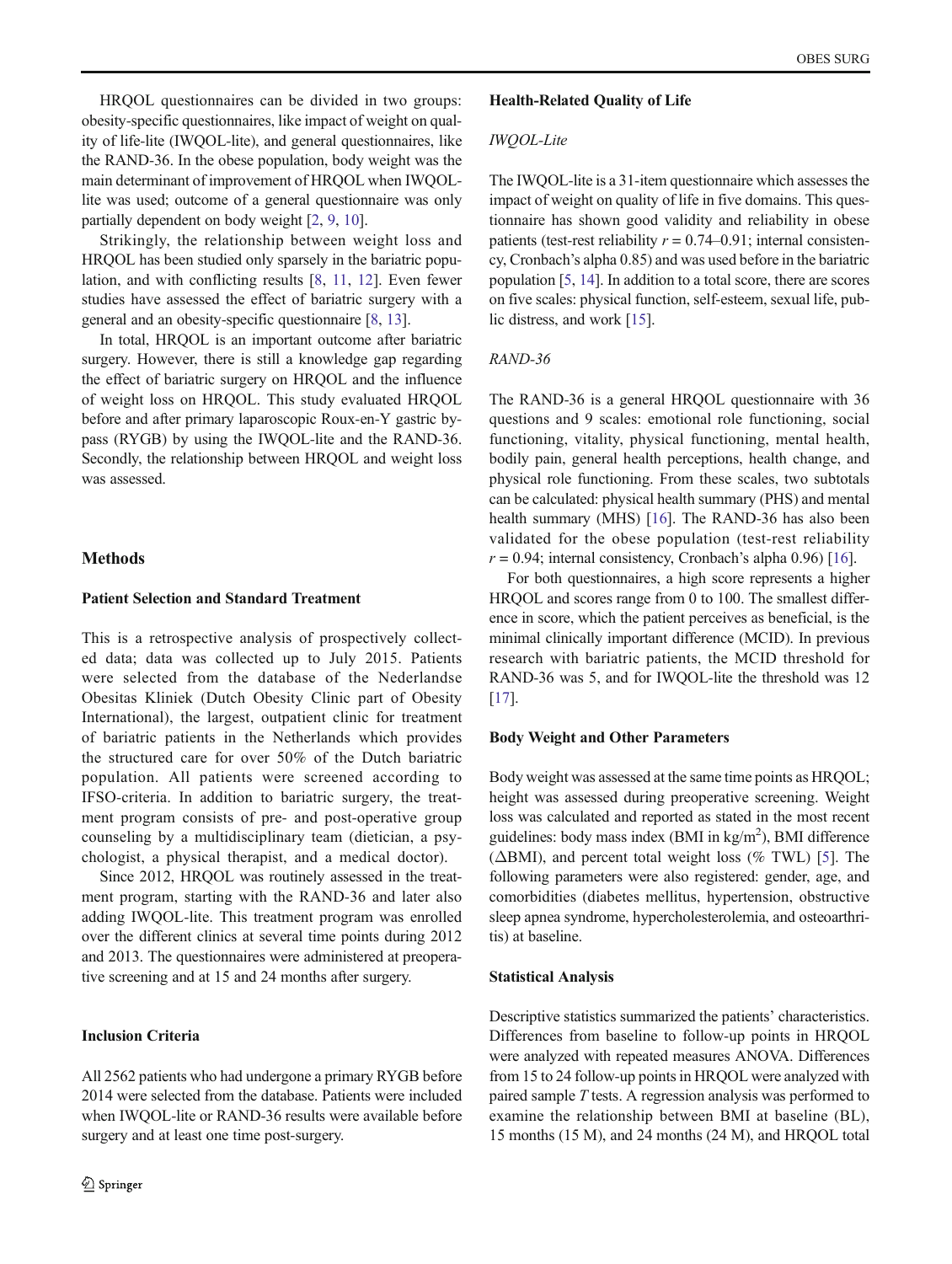scores. Linear regression was also performed to study the relationship between weight change (%TWL) and HRQOL scores at 15 and at 24 months follow-up. In addition, change in HROOL (ΔHROOL) from baseline to both follow-up moments, 15 and 24 months, was calculated. And two new variables were created, ΔHRQOL15 and ΔHRQOL24:

| $\triangle$ HROOL15 = $\frac{15 \text{ mO}_{\text{BH}}}{4}$ |  | 15month <i>HROOL</i> score-baseline <i>HROOL</i> score |  |
|-------------------------------------------------------------|--|--------------------------------------------------------|--|
|                                                             |  | maximum HRQOL score                                    |  |
| $\triangle$ HROOL24 = $\frac{2+111}{2}$                     |  | 24month <i>HROOL</i> score-baseline <i>HROOL</i> score |  |
|                                                             |  | maximum HRQOL score                                    |  |

The relationship of ΔHRQOL and %TWL at both followup moments was first examined with a bivariate analysis for total scores. Secondly, a multiple regression was performed adjusting for baseline BMI, gender, age, and comorbidities (diabetes mellitus, hypertension, obstructive sleep apnea syndrome, hypercholesterolemia, and osteoarthritis).

All statistical analysis was performed using the SPSS (version 23) statistical software. In all analysis, a  $p$  value <0.05 was considered statistically significant.

# **Results**

#### Study Population

The study population consisted of 2137 patients; 425 patients were excluded because of insufficient data. All patients had a follow-up longer than 15 months; in 44 patients  $(2.1\%)$  no weight loss data was available at 15 months. Follow-up was longer than 24 months in 1411 patients; in 23.5% ( $n = 332$ ) no weight loss data were available.

Preoperative RAND-36 scores were available in 2133 patients, at 15 months for 2074 patients, and at 24 months for 1036 patients. For IWQOL-lite, results of 2130 patients were available preoperatively; at 15 months there were 1953 results and at 24 months 612 results.

Mean age was 45.8 years and 82.5% of the population was female (see Table 1). Mean baseline BMI was  $44.5 \text{ kg/m}^2$  $(SD \pm 5.8)$ . At 15 months follow-up, mean BMI was 30.7 kg/  $m<sup>2</sup>$  (SD  $\pm$  5.1) and TWL was 31.0%; at 24 months, mean BMI was  $30.7 \text{ kg/m}^2 \text{ (SD } \pm 5.2)$  and mean TWL was  $31.1\%$ .

## **HRQOL**

All total scores and subscales of RAND-36 significantly improved in both when comparing BL with 15 months and BL with 24 months ( $p \le 0.001$  in all, see Table [2\)](#page-4-0). RAND-36 scores of all scales at 15 months were significantly higher  $(p < 0.05$  in all) than at 24 months. IWQOL-lite scores also improved significantly in all scales, when comparing BL with both follow-up moments ( $p \le 0.001$  in all, see Table [2](#page-4-0)).

**Table 1** Demographics of included population at baseline  $(n = 2137)$ , 15 months ( $n = 2093$ ), and 24 months ( $n = 1079$ )

| Mean $\pm$ SD   | Percentage (no.) |
|-----------------|------------------|
| $45.8 \pm 10.7$ |                  |
| $26.8 \pm 5.9$  |                  |
|                 | 82.5% (1762)     |
|                 | 23.5% (503)      |
|                 | 39.2% (838)      |
|                 | $11.1\% (237)$   |
|                 | 20.1\% (429)     |
|                 | 12.8% (274)      |
|                 | 43.3% (925)      |
| $44.5 \pm 5.8$  |                  |
| $30.7 \pm 5.1$  |                  |
| $30.7 \pm 5.2$  |                  |
| $13.8 \pm 4.1$  |                  |
| $13.9 \pm 4.3$  |                  |
| $31.0 \pm 7.9$  |                  |
| $31.1 \pm 8.4$  |                  |
|                 |                  |

BL baseline, 15 M 15 months follow-up, 24 M 24 months follow-up, BMI body mass index, ΔBMI change in BMI, %TWL % total weight loss

IWQOL-lite scores at 24 months follow-up were lower than at 15 M; this difference was not statistically significant.

#### Baseline BMI and HRQOL

A higher baseline BMI was significantly associated with a lower baseline PHS score ( $R^2 = 0.005$ , F(1,2131) = 10.539,  $p < 0.001$ ). There was no significant association between baseline BMI and baseline MHS score. IWQOL-lite total score was also negatively associated with BMI ( $R^2 = 0.037$ ,  $F(1,2128) = 82.420, p < 0.001$ .

#### Follow-up Weight and HRQOL

PHS score was significantly negatively related to BMI at 15 months ( $R^2 = 0.013$ , F(1,2056) = 26.355,  $p < 0.001$ ) and 24 months ( $R^2 = 0.005$ , F(1,1019) = 5.403,  $p = 0.020$ ). MHS was only associated with BMI at 24 months ( $R^2 = 0.004$ ,  $F(1,2056) = 3.956$ ,  $p = 0.047$ ; this was also negative. IWQOL-lite total score was negatively associated with BMI at both 15 months ( $R^2 = 0.094$ ,  $F(1,1935) = 201.653$ ,  $p < 0.001$ ) and 24 months ( $R^2 = 0.139$ ,  $F(1601) = 97.412$ ,  $p < 0.001$ ). A higher BMI was associated with a lower HRQOL in both RAND-36 subtotals and the IWQOL-lite total score.

Fifteen and 24 months scores of PHS, MHS, and IWQOLlite total score were significantly associated with %TWL  $(p \le 0.001$  in all). A higher %TWL was associated with a higher HRQOL in all RAND-36 subtotals and the IWQOLlite total score.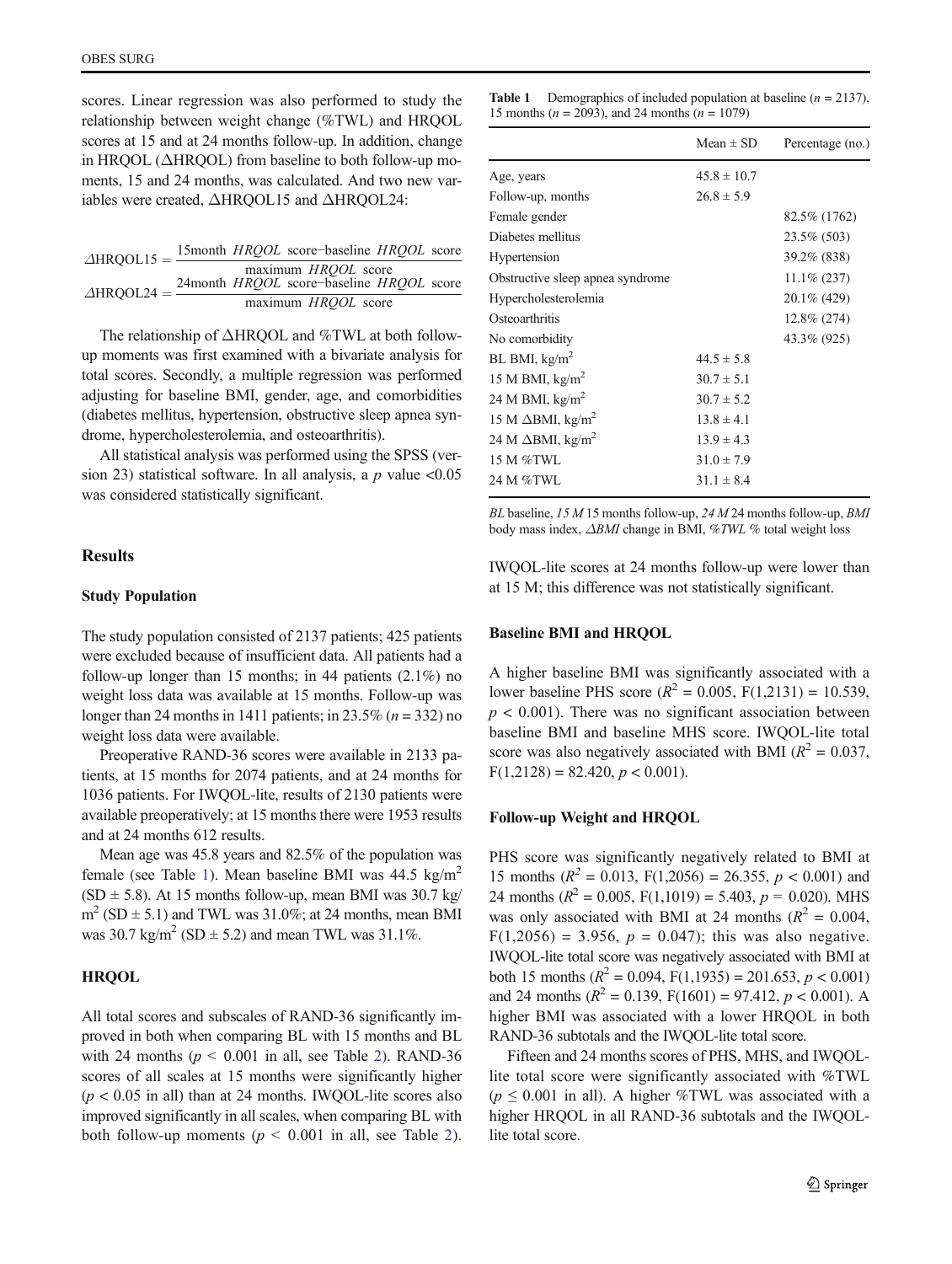<span id="page-4-0"></span>Table 2 RAND-36 and IWQOLlite scores at baseline and at 15 and 24 months follow-up

| RAND-36                    | BL $(n = 2137)$ |          | 15 M $(n = 2074)$ |          | 24 M $(n = 1036)$ |          |
|----------------------------|-----------------|----------|-------------------|----------|-------------------|----------|
|                            | Mean            | $\pm SD$ | Mean              | $\pm SD$ | Mean              | $\pm SD$ |
| Subtotals                  |                 |          |                   |          |                   |          |
| Physical health summary    | 52.2            | 22.2     | $80.3*$           | 19.0     | 78.6*†            | 20.7     |
| Mental health summary      | 65.8            | 19.3     | 78.1*             | 19.1     | $75.3*$ †         | 20.0     |
| <b>Scales</b>              |                 |          |                   |          |                   |          |
| Emotional role functioning | 76.9            | 37.3     | 86.6*             | 30.6     | $83.2*+$          | 33.9     |
| Social functioning         | 68.4            | 25.6     | $83.3*$           | 23.1     | $80.8*+$          | 23.7     |
| Vitality                   | 48.2            | 18.5     | $65.4*$           | 20.1     | $62.5*+$          | 20.5     |
| Physical functioning       | 51.9            | 24.5     | 86.9*             | 20.1     | 85.4**            | 21.7     |
| Mental health              | 69.7            | 17.0     | $77.0*$           | 18.4     | 74.5*†            | 18.3     |
| Bodily pain                | 59.5            | 26.2     | $78.3*$           | 25.2     | $77.2*°$          | 26.2     |
| General health perceptions | 42.7            | 18.8     | $71.2*$           | 19.5     | $69.3*$ †         | 20.3     |
| Health change              | 35.4            | 24.9     | $92.7*$           | 18.6     | $76.2*$ †         | 26.9     |
| Physical role functioning  | 54.7            | 41.7     | $85.1*$           | 30.8     | 82.6*†            | 32.6     |
| IWQOL-lite                 | BL $(n = 2130)$ |          | 15 M $(n = 1953)$ |          | 24 M $(n = 612)$  |          |
|                            | Mean            | $\pm SD$ | Mean              | $\pm SD$ | Mean              | $\pm SD$ |
| Total                      | 56.9            | 18.7     | $91.1*$           | 12.5     | 89.9*             | 12.7     |
| <b>Scales</b>              |                 |          |                   |          |                   |          |
| Physical function          | 42.6            | 21.3     | 89.8*             | 13.7     | 88.7*             | 13.1     |
| Self-esteem                | 48.3            | 26.3     | $87.5*$           | 18.3     | $85.7*$           | 19.0     |
| Sexual life                | 60.0            | 31.6     | 88.8*             | 20.2     | 86.8*             | 22.3     |
| Public distress            | 62.0            | 24.1     | $94.2*$           | 12.8     | 93.6*             | 12.7     |
| Work                       | 71.3            | 22.4     | 94.9*             | 12.1     | 94.7*             | 12.0     |

BL baseline,  $15 M 15$  months follow-up,  $24 M 24$  months follow-up

\*Significant difference compared to baseline,  $p < 0.001$ 

†Significant difference compared to 15 months follow-up,  $p \le 0.001$ 

°Significant difference compared to 15 months follow-up,  $p \le 0.05$ 

## Weight Loss and Change in HRQOL

At 15 months, ΔHRQOL ranged from 0.07 to 0.57 for RAND-36 scores, and ΔHRQOL15 ranged from 0.23 to 0.47 for IWQOL-lite scores. Significant correlations with %TWL were found in the physical functioning scale  $(r_s(2054) = 0.096$ ,  $p < 0.001$ ) and general health perception scale  $(r<sub>s</sub>(2054) = 0.091)$ ,  $p < 0.001$ ) of RAND-36. For the IWQOL-lite, all scales had significant correlations; the highest correlation was with selfesteem scale  $(r_s(1931) = 0.147, p < 0.001)$ .

ΔHRQOL15 of PHS and IWQOL-lite total score were significantly associated with %TWL ( $p < 0.001$ ) in both). Also after adjusting for baseline BMI, gender, age, and comorbidities (diabetes mellitus, hypertension, obstructive sleep apnea syndrome, hypercholesterolemia, and osteoarthritis), %TWL was still significantly related to ΔHRQOL15 for PHS and IWQOL-lite total score (see Table 3). For ΔHRQOL15 of MHS, there was no significant association ( $p = 0.213$ ).

Table 3 Linear regression analysis for ΔHRQOL based on %TWL at both follow-up moments

|                    | ß∗    | SE.   | 95% CI          | $p$ value | $R^2$ |
|--------------------|-------|-------|-----------------|-----------|-------|
| 15 months          |       |       |                 |           |       |
| <b>RAND-36 PHS</b> | 0.002 | 0.001 | $0.001 - 0.004$ | < 0.001   | 0.024 |
| RAND-36 MHS        | 0.001 | 0.001 | $0.000 - 0.002$ | 0.169     | 0.004 |
| IWQOL-lite total   | 0.003 | 0.001 | $0.002 - 0.004$ | < 0.001   | 0.055 |
| 24 months          |       |       |                 |           |       |
| RAND-36 PHS        | 0.003 | 0.001 | $0.002 - 0.005$ | < 0.001   | 0.038 |
| RAND-36 MHS        | 0.002 | 0.001 | $0.001 - 0.004$ | 0.003     | 0.026 |
| IWQOL-lite total   | 0.004 | 0.001 | $0.003 - 0.006$ | < 0.001   | 0.079 |
|                    |       |       |                 |           |       |

ΔHRQOL change in HRQOL from baseline to 15 and 24 months followup, TWL total weight loss, PHS physical health summary, MHS mental health summary

\*Adjusted for baseline BMI, gender, age, and comorbidities (diabetes mellitus, hypertension, obstructive sleep apnea syndrome, hypercholesterolemia, and osteoarthritis)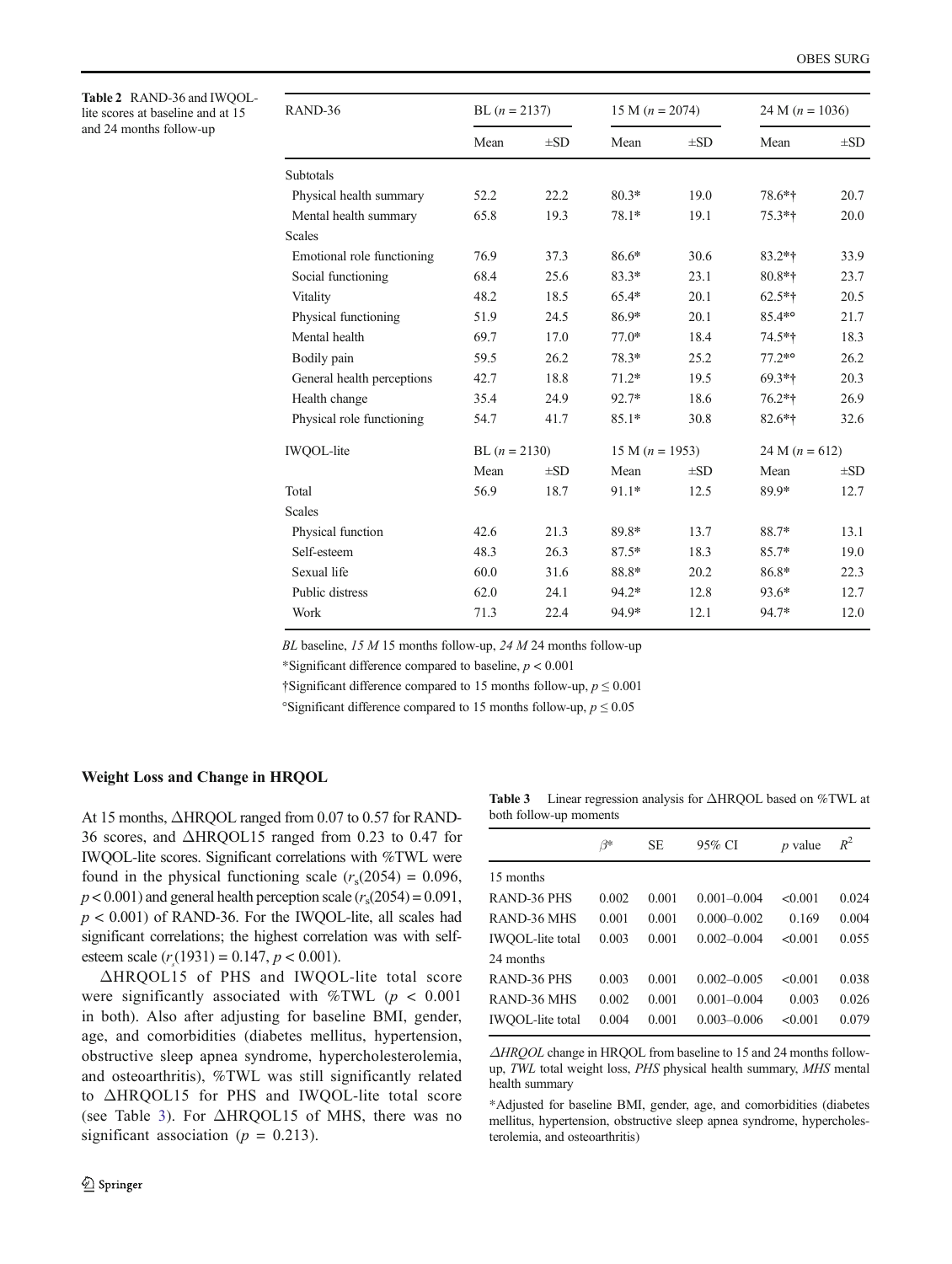ΔHRQOL24 ranged from 0.05 to 0.42 for RAND-36 scores and from 0.24 to 0.47 for IWQOL-lite scores.

At 24 months, the highest correlation with %TWL was found in the physical functioning scale  $(r_s(1034) = 0.128$ ,  $p < 0.001$ ) and general health perception scale  $(r_s(1034) = 0.124, p < 0.001)$  of RAND-36. In the IWQOLlite, the highest correlation was with self-esteem scale (r $s(609) = 0.230, p = 0.104$ .

ΔHRQOL24 of PHS, MHS, and IWQOL-lite total score was significantly associated with %TWL ( $p < 0.001$  in all). After adjusting for baseline BMI, gender, age, and comorbidities (diabetes mellitus, hypertension, obstructive sleep apnea syndrome, hypercholesterolemia, and osteoarthritis), %TWL remained significantly related to ΔHRQOL24 for all total scores (see Table [3\)](#page-4-0).

# Discussion

The purpose of this study was to evaluate the effect of primary RYGB on HRQOL and assess the relationship between weight loss and HRQOL with two HRQOL questionnaires. Our results show that HRQOL significantly improves after primary RYGB when assessed with both a generic (RAND-36) and an obesity-specific (IWQOL-lite) questionnaire. A higher BMI is associated with a lower HRQOL before and after surgery, while more weight loss is associated with higher improvement of HRQOL and better HRQOL score at 15 and 24 months follow-up. The correlations between weight (loss) and HRQOL were higher with the IWQOL-lite compared to the RAND-3.

The effect of bariatric surgery on HRQOL was questioned in recent literature [[6](#page-6-0), [8](#page-6-0)]. This study shows that HRQOL significantly improves after RYGB. After 15 months follow-up, there was a statistically significant decline for all RAND-36 scores. This effect was also observed up to 5 years postsurgery in the SOS study [[18](#page-6-0)]. However, the reduction was only clinically relevant for one scale, the health change scale. The mean score of this scale at 24 months was still higher than the mean score of the normal population sample [\[19](#page-6-0)]. For the IWQOL-lite, there was also a slight decline, but none of the differences were statistically significant or clinically relevant. It seems that HRQOL stabilized 15 months post-surgery. This might be explained by the fact that patients experience an enormous improvement in HRQOL in the first 15 months. But after 12–15 months, in most patients, weight stabilizes and thereby the additional changes that the patients experience in the months afterwards seem only small. Moreover, the HRQOL scores at 15 months are higher than the normal population scores; maybe there is no room left for further improvement.

Patients with a lower BMI before and after RYGB surgery generally had a better HRQOL. Total IWQOL-lite was related to presurgical BMI and BMI at both follow-up moments. In the obese population, it was shown before that BMI was more related to the IWQOL-lite scores compared to RAND-36 scores [\[9,](#page-6-0) [10\]](#page-6-0). This study is the first to show that this also applies in the pre- and post-bariatric population.

For the generic questionnaire, BMI was associated with physical health. This is in concordance with more studies assessing RAND-36 scores in post-bariatric patients [[8\]](#page-6-0). It is likely that the physical effects of morbid obesity are substantial and thereby also influence general HRQOL. Mental health of the RAND-36 was only negatively associated with BMI at 24 months post-surgery.

Patients with a higher weight loss had a better HRQOL; total scores of RAND-36 and IWQOL-lite were all significantly positively associated with %TWL. The effect of weight loss on HRQOL has been evaluated in several studies with various questionnaires; however, the expected outcome had not been as clear as in our study [\[11,](#page-6-0) [12,](#page-6-0) [20](#page-6-0)–[23](#page-6-0)]. In addition, TWL was 31.1% at 24 months in our population, which might explain the greater association of weight loss and HRQOL. Other studies had much smaller populations and generally used percentage excess weight loss as a weight loss parameter. The higher number of patients in our study and the use of %TWL might have influenced the results.

Our results show that the variation in effect of bariatric surgery on HRQOL which was described recently can at least in part be explained by the diversity in questionnaires used to assess HRQOL [[6\]](#page-6-0). Change in HRQOL was the highest in the IWQOL-lite scales, ranging from 23 to 47%. For RAND-36, mean change ranged from 5 to 57%. The correlations between %TWL and ΔHRQOL were also the highest in the IWQOLlite scales at 15 and 24 months follow-up. And RAND-36 MHS was not significantly associated with ΔHRQOL at 15 months. To avoid influence of baseline HRQOL on outcome, we calculated a ΔHRQOL.

In our study population maximum weight loss was achieved at an average of 15 months; therefore, we chose to use 15 and 24 months to evaluate HRQOL. The large sample size enabled us to identify even small effects of weight loss on HRQOL. In previous research, there was deterioration in HRQOL seen, which was explained by weight regain [[18\]](#page-6-0). However, due to the strict follow-up protocol, our study population had undergone no weight regain (yet); weight was still declining or remained stable in all patients at 24 months. Looking at previous research, it is very interesting to further investigate HRQOL and identify other factors which could influence the stabilization of HRQOL.

Only RYGB patients were included in this analysis to ensure accurate data analysis without the bias of difference in weight loss. Because of the increase in the number of patients receiving other types of surgery, such as gastric sleeve, future research should focus on the effect of gastric sleeve surgery on HRQOL.